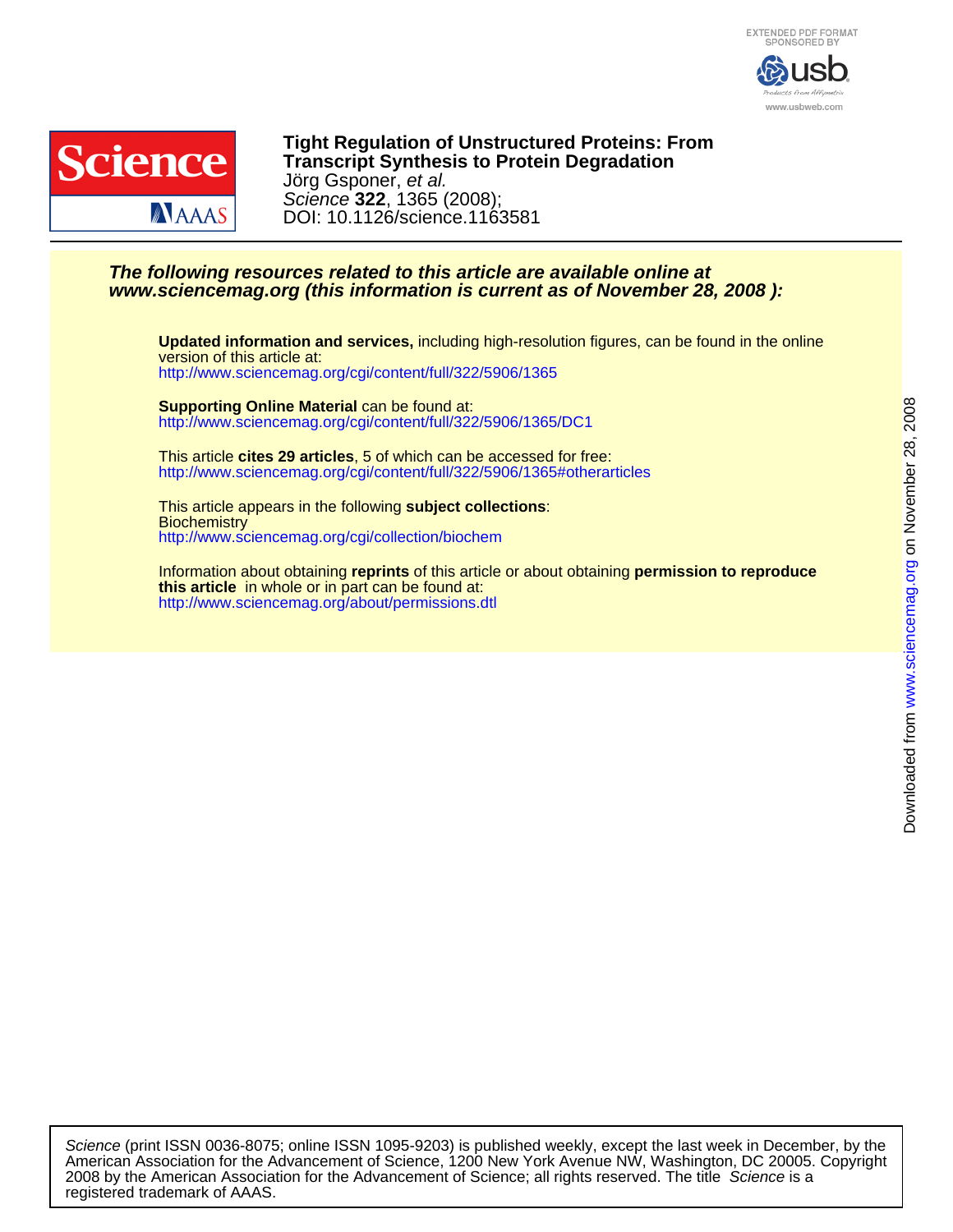in the direction perpendicular to the ridge axis on the east side of the ridge at depths between 70 and 120 km (4, 5). Such structure was not observed on the west side of the axis  $(4, 5)$ . Both conductive structures show strong anisotropy that cannot be accounted for by hydrated olivine crystals (15). An additional conductive component is therefore needed, and the presence of silicate melt has been suggested (15).

Figure 2 shows in a conductivity-depth plot the different electrical structures of the Pacific Ocean mantle described above. We also show electrical conductivities calculated for different model mantles consisting of dry and hydrous olivine, dry olivine with 5 to 30 volume % of MORB and dry olivine with variable amounts of carbonatite melt. All calculated conductivities vary with depth following an adiabatic path (19, 20). The deep conductive asthenosphere (70 to 200 km) under the ridge axis can be explained considering olivine mixed with between 0.035 and 0.35 volume % of carbonatite. Olivine with more than 5 volume % of basalt could alternatively account for the high conductivity of this region, but an elevated degree of peridotite melting is precluded at such depth (11, 19). Hydrous olivine is unable to account for such a high conductivity domain (14, 15). The presence of a small amount of carbonatite is therefore the best explanation for the high conductivity of this region. Furthermore, the range 0.035 to 0.35 volume % of carbonatite corresponds  $(31)$  on average to  $\sim 300$ ppmw of  $CO<sub>2</sub>$  stored in the asthenosphere, in reasonable agreement with the variable estimates of  $CO<sub>2</sub>$  concentrations in the source region of MORBs (16–18, 32). The off-axis conductive asthenosphere (depths of 70 to 120 km in Fig.2) can not be explained by olivine with a few percent of basalt, because it extends at depths inconsistent with silicate melting (11). Hydrous olivine may account for its lowermost conductivity but not for the upper range of values. From our results, the offaxis asthenosphere can be interpreted as olivine with  $\sim$ 0.005 to 0.035 volume % of carbonatite melts.

It has been shown that the off-axis conductive zone joins the deep asthenosphere under the ridge  $(5)$ . Carbonatite melts under the ridge derive from the decompression melting initiating at depths of 300 km (20), whereas their presence extending 350 km eastward of the ridge at depths of 70 to 120 km might result from their lateral migration. Based on conductivities shown in Fig. 2, we suggest that about one-tenth of the carbonatite melt produced in the asthenosphere under the ridge may flow laterally in the mantle. The rest would migrate upward and be incorporated in the silicate melts deriving from peridotite melting at depths  $\sim$ 70 to 80 km below the ridge. The CO<sub>2</sub> contents in MORBs and their heterogeneity (16–18) would therefore originate from the incorporation of small amount of carbonatite melts by basaltic melts.

### References and Notes

- 1. Y. Xu, T. J. Shankland, B. T. Poe, J. Geophys. Res. 105, 27865 (2000).
- 2. S. Constable, Geophys. J. Int. 166, 435 (2006).
- 3. A. G. Jones, Lithos 48, 57 (1999).
- 4. R. L. Evans et al., Nature 437, 249 (2005).
- 5. K. Baba et al., J. Geophys. Res. 111, B02101 (2006).
- 6. F. Gaillard, G. I. Marziano, J. Geophys. Res. 110, B06204 (2005). 7. J. A. Tyburczy, H. S. Waff, J. Geophys. Res. 88, 2413 (1983).
- 8. S.-I. Karato, in Water in Nominally Anhydrous Minerals, Book Series: Reviews in Mineralogy and Geochemistry, H. Keppler, J. R. Smyth, Eds. (Mineralogical Society of America, Chantilly, VA, 2006), vol. 62, chap.15.
- 9. F. Gaillard, Earth Planet. Sci. Lett. 218, 215 (2004). 10. A. Pommier, F. Gaillard, M. Pichavant, B. Scaillet,
- J. Geophys. Res. 113, B05205 (2008).
- 11. C. Aubaud, E. H. Hauri, M. M. Hirschmann, Geophys. Res. Lett. 31, L20611 (2004).
- 12. P. Tarits, S. Hautot, F. Perrier, Geophys. Res. Lett. 31, L06612 (2004).
- 13. S. Demouchy, S. D. Jacobsen, F. Gaillard, C. R. Stern, Geology 34, 429 (2006).
- 14. D. J. Wang, M. Mookherjee, Y. S. Xu, S.-I. Karato, Nature 443, 977 (2006).
- 15. T. Yoshino, T. Matsuzaki, S. Yamashita, T. Katsura, Nature 443, 973 (2006).
- 16. A. E. Saal, E. H. Hauri, C. H. Langmuir, M. R. Perfit, Nature 419, 451 (2002).
- 17. P. Cartigny, F. Pineau, C. Aubaud, M. Javoy, Earth Planet. Sci. Lett. 265, 672 (2008).
- 18. B. Marty, I. N. Tolstikhin, Chem. Geol. 145, 233 (1998).
- 19. R. Dasgupta, M. M. Hirschmann, N. D. Smith, Geology 35, 135 (2007).
- 20. R. Dasgupta, M. M. Hirschmann, Nature 440, 659 (2006).
- 21. D. J. Frost, C. A. McCammon, Annu. Rev. Earth Planet. Sci. 36, 389 (2008).
- 22. S. S. Shcheka, M. Wiedenbeck, D. J. Frost, H. Keppler, Earth Planet. Sci. Lett. 245, 730 (2006).
- 23. W. G. Minarik, E. B. Watson, Earth Planet. Sci. Lett. 133, 423 (1995).
- 24. T. Hammouda, D. Laporte, Geology 28, 283 (2000).
- 25. T. Kojima, Y. Miyazaki, K. Nomura, K. Tanimoto, J. Electrochem. Soc. 155, F150 (2008).
- 26. R. J. Sweeney, Earth Planet. Sci. Lett. 128, 259 (1994). 27. C. Simonnet, J. Phalippou, M. Malki, A. Grandjean,
- Rev. Sci. Instrum. 74, 2805 (2003). 28. Materials and methods are available as supporting
- material on Science Online.
- 29. D. P. Dobson et al., Earth Planet. Sci. Lett. 143, 207 (1996).
- 30. M. J. Genge, G. D. Price, A. P. Jones, Earth Planet. Sci. Lett. 131, 225 (1995).
- 31. Q. Liu, R. A. Lange, Contrib. Mineral. Petrol. 146, 370 (2003).
- 32. A mantle peridotite with 0.35 volume % of carbonatite melts yields a conductivity of  $1.5 \text{ m}^{-1}$ , which matches the highest value detected by geophysicists at a depth of 150 km (5). Such value, however, designates the conductivity in the direction parallel to the ridge axis, whereas the conductivity in the perpendicular direction is lower by a factor of 10 (5). We do not incorporate such anisotropic effects in our interpretation, which implies that on average 0.1 volume % of carbonatite melts (300  $\pm$  200 ppmw CO<sub>2</sub>) would be needed to explain such mantle conductivities.
- 33. We thank an INSU grant and the Electrovolc project, which is funded by the French national agency for research (ANR): contract JC05-42707 allocated to F.G. We also thank two anonymous reviewers.

### Supporting Online Material

www.sciencemag.org/cgi/content/full/322/5906/1363/DC1 Materials and Methods Figs. S1 to S8 Table S1 References

8 August 2008; accepted 17 October 2008 10.1126/science.1164446

Tight Regulation of Unstructured Proteins: From Transcript Synthesis to Protein Degradation

Jörg Gsponer, $^{1_\star}$  Matthias E. Futschik, $^{1,2,3}$  Sarah A. Teichmann, $^{1}$  M. Madan Babu $^{1_\star}$ 

Altered abundance of several intrinsically unstructured proteins (IUPs) has been associated with perturbed cellular signaling that may lead to pathological conditions such as cancer. Therefore, it is important to understand how cells precisely regulate the availability of IUPs. We observed that regulation of transcript clearance, proteolytic degradation, and translational rate contribute to controlling the abundance of IUPs, some of which are present in low amounts and for short periods of time. Abundant phosphorylation and low stochasticity in transcription and translation indicate that the availability of IUPs can be finely tuned. Fidelity in signaling may require that most IUPs be available in appropriate amounts and not present longer than needed.

p to one third of all eukaryotic proteins have large segments that are unstructured and are commonly referred to as intrinsically IUPs. These proteins lack a unique structure, either entirely or in parts, when alone in solution  $(1)$ . The lack of structure is thought to provide several advantages, such as (i) an increased interaction surface area, (ii) conformational flexibility to interact with several targets, (iii) the presence of molecular recognition elements that fold upon binding,

(iv) accessible posttranslational modification sites, and (v) the availability of short linear interaction motifs (2–5). These and other properties are ideal for proteins that mediate signaling and coordinate regulatory events, and indeed proteins that participate in regulatory and signaling functions are enriched in unstructured segments (6–8) [supporting online material (SOM) text S1]. Because of their unusual structural and important functional properties, the presence of IUPs in a cell may need to be carefully monitored. In fact, altered abundance of IUPs is associated with several disease conditions. For instance, overexpression of thyroid cancer 1 (TC-1) (9) or underexpression of adenosine

<sup>&</sup>lt;sup>1</sup>Medical Research Council (MRC) Laboratory of Molecular Biology, Hills Road, Cambridge CB2 0QH, UK. <sup>2</sup>Institute for Theoretical Biology, Charité, Humboldt-University, Berlin 10115, Germany. <sup>3</sup>Institute for Biotechnology and Bioengineering Centre for Molecular and Structural Biomedicine, University of Algarve, Faro 8005-139, Portugal.

<sup>\*</sup>To whom correspondence should be addressed. E-mail: madanm@mrc-lmb.cam.ac.uk (M.M.B.); jgsponer@mrc-lmb. cam.ac.uk (J.G.)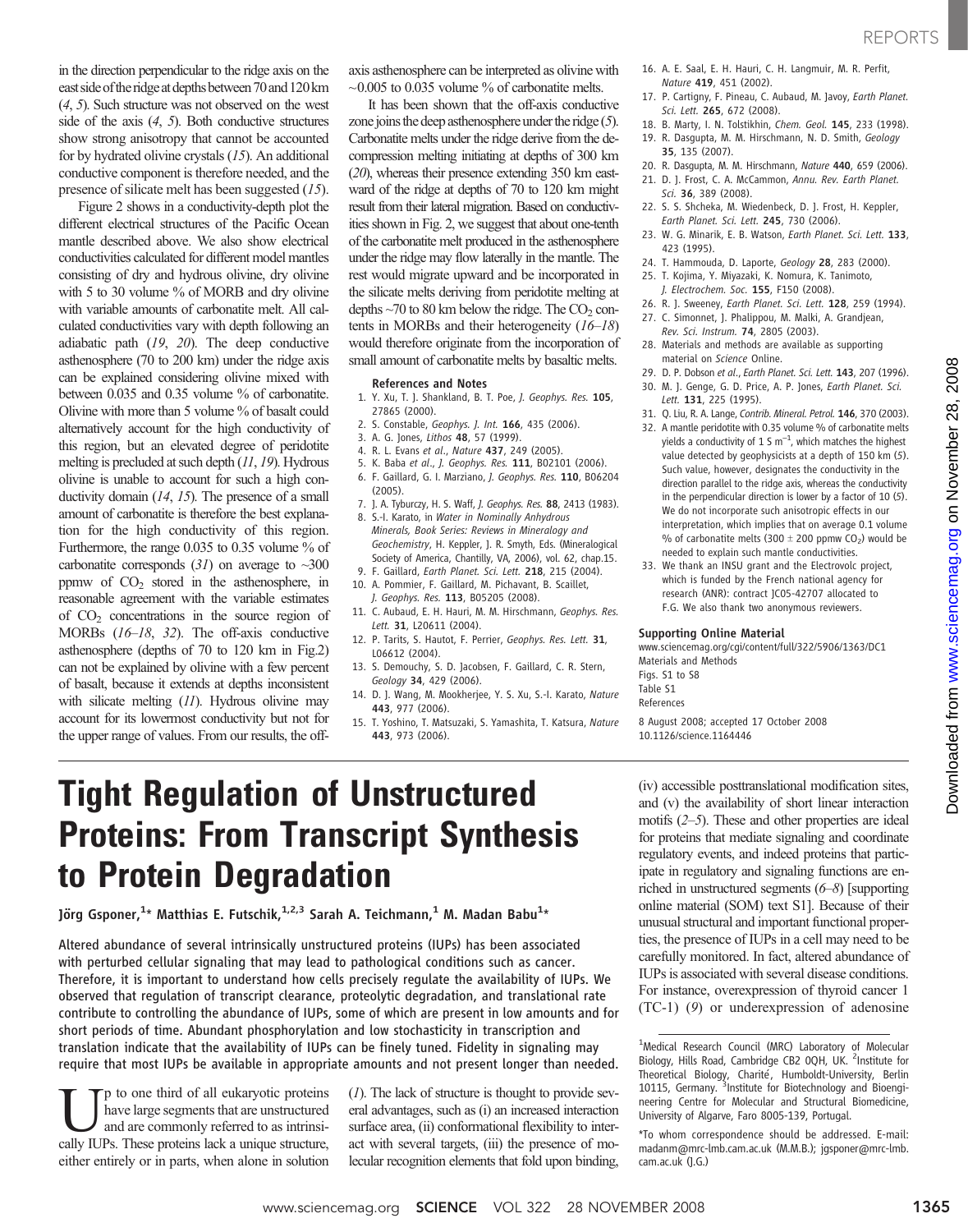## REPORTS

5´-diphosphate (ADP ) ribosylation factor (Arf) (10) and p27 (11) has been linked with various types of cancer. Similarly, overexpression of  $\alpha$ -synuclein and tau proteins increases the risk of aggregate formation and has been linked to Parkinson's disease and Alzheimer's disease (12, 13). We therefore tested whether specific control mechanisms affect the availability of IUPs (that is, their abundance and residence time) within a cell.

Using the Disopred2 software (6), which reports unstructured residues based on the protein sequence, we computed the fraction of the polypeptide that is predicted to be unstructured for every protein in Saccharomyces cerevisiae (14). This allowed us to categorize 1971 sequences as highly structured ("S"; 0 to 10% of the total length is unstructured), 2711 sequences as moderately unstructured ("M"; 10 to 30% of the protein is unstructured), and 2020 sequences as highly unstructured ("U"; 30 to 100% of the protein is unstructured) (Fig. 1). This information was integrated with different genomescale datasets that describe most of the regulatory steps that influence protein synthesis or degradation (table S1 and fig. S1), and we compared the distributions of the values for the proteins in the U and S groups with statistical tests (14).

We compared the transcription of genes encoding highly unstructured proteins with that of genes encoding more structured proteins. Because the steady-state amount of mRNA could be affected by the rate at which the transcripts are produced or degraded, we investigated whether the transcriptional rate or the degradation rate were different for the transcripts that encode highly structured and unstructured proteins. The number of transcription factors (TFs) that regulate a gene was comparable between the two groups ( $P = 0.55$ , Wilcoxon test) (Fig. 2A). However, mRNAs encoding highly unstructured proteins were generally less abundant than transcripts encoding more structured proteins ( $P = 1 \times 10^{-6}$ , Wilcoxon test) (Fig. 2B). The mRNA half-lives of the transcripts that encode highly unstructured proteins were lower than transcripts that encode more structured proteins ( $P < 10^{-16}$ , Wilcoxon test) (Fig. 2C) and a comparison of the distribution of transcriptional rates showed that the difference between the two groups was less significant ( $P = 1 \times 10^{-8}$ , Wilcoxon test) (table S3). Thus, differences in decay rates appear to be a major factor leading to differences in mRNA abundance (SOM text S5).

We analyzed polyadenylate [poly(A)] tail length because the two major pathways of mRNA decay are initiated by removal of the poly(A) tail. A significantly larger fraction of the unstructured proteins had a short poly(A) tail (table S1) than did structured proteins ( $P < 10^{-16}$ , Fisher's exact test) (Fig. 2D). Analysis of transcript binding by Puf family RNA-binding proteins, which affect transcript stability, showed that Puf5p binding was enriched for transcripts that encode highly unstructured proteins. In fact, 108 of the 224 transcripts bound by Puf5p encode highly unstructured proteins, a much greater number than expected by chance, which was 68 transcripts  $(z \text{ score} =$ 

5.3;  $P = 5 \times 10^{-10}$ ) (14). Thus, poly(A) tail length and interaction with specific RNA-binding proteins may modulate the stability of transcripts encoding IUPs (SOM text S5).

Unstructured proteins tend to be less abundant than structured proteins ( $P \le 10^{-16}$ ; Wilcoxon test) (Fig. 2F, fig. S2, and SOM text S2 and S5). The rate of protein synthesis was significantly lower ( $P < 10^{-16}$ , Wilcoxon test) (Fig. 2E) and protein half-life was shorter ( $P = 1 \times 10^{-15}$ , Wilcoxon test) (Fig. 2G and SOM text S5) for highly unstructured than for more structured proteins. Two pathways that mediate ubquitin proteasome–dependent degradation are the N-end– rule pathway and PEST–mediated degradation pathway. Although the distribution of N-end residues was not significantly different (SOM text S3 and figs. S3 and S4), a significantly greater fraction of the unstructured proteins contained PEST motifs (regions rich in proline, glutamic acid, serine, and threonine) ( $P \le 10^{-16}$ , Fisher's exact test) (Fig. 2H and SOM text S5) as previously observed  $(1, 15)$ . Therefore, it appears that the availability of many IUPs is regulated via proteolytic degradation and a reduced translational rate.

For certain IUPs (for example, p27), posttranslational modifications such as phosphorylation (11, 16) can affect their abundance or half-life in a cell. In fact, recent computational studies using phosphorylation site–prediction methods have suggested that unstructured regions are enriched for sites that can be posttranslationally modified (17). We analyzed the experimentally determined yeast kinase-substrate network and found that highly unstructured proteins are on average substrates of twice as many kinases as are structured proteins  $(P = 1 \times 10^{-12}$ , Wilcoxon test) (SOM text S4 and fig. S5). On average,  $51 \pm 19\%$  (SD) of all substrates of the kinases are highly unstructured, whereas only  $19 \pm 13\%$  (SD) are highly structured [the remaining  $30 \pm 14\%$  (SD) of all substrates are

moderately unstructured]. This is a significant bias as compared with the expected genomewide distribution of ~30% highly unstructured and ~30% structured proteins based on our categorization  $(P < 10^{-16}$ , Fisher's exact test) (14). We found that 85% of the kinases for which more than 50% of their substrates are highly unstructured (table S2) are either regulated in a cell cycle–dependent manner (for example, Cdc28) or activated upon exposure to particular stimuli (for example, Fus3) or stress (for example, Atg1). This suggests that posttranslational modification of IUPs through phosphorylation may be an important mechanism in fine-tuning their function and possibly their availability under different conditions.

We investigated whether genes that encode highly unstructured proteins display low stochasticity in their expression levels among individuals in a population of genetically homogeneous cells. An important source of such stochasticity in cellular systems is random noise in transcription and translation, which results in very different amounts of transcripts and protein products. We used the presence of a TATA box in the promoter region to infer genes that might be more subjected to noise in gene expression  $(18)$  and found that genes encoding highly unstructured proteins are less likely to have a TATA box than those that encode structured proteins ( $P = 8 \times 10^{-7}$ , Fisher's exact test) (Fig. 2I). At the protein level, analysis of direct experimental data revealed that unstructured proteins have lower noise levels than do structured proteins ( $P = 3 \times 10^{-11}$ , Wilcoxon test) (Fig. 2J). These results indicate that highly unstructured proteins may display less noise in transcription and translation than more structured proteins.

To assess regulation of IUPs in other organisms, we analyzed datasets (table S1) for Schizosaccharomyces pombe and Homo sapiens. Similar trends to those observed for S. cerevisiae were evident in these organisms (Fig. 3 and tables S3

## **Grouping proteins in the proteome of yeast**



Fig. 1. The S. cerevisiae proteome was grouped into three categories, highly structured (S), moderately unstructured (M), and highly unstructured (U), based on the fraction of unstructured residues over the entire protein length.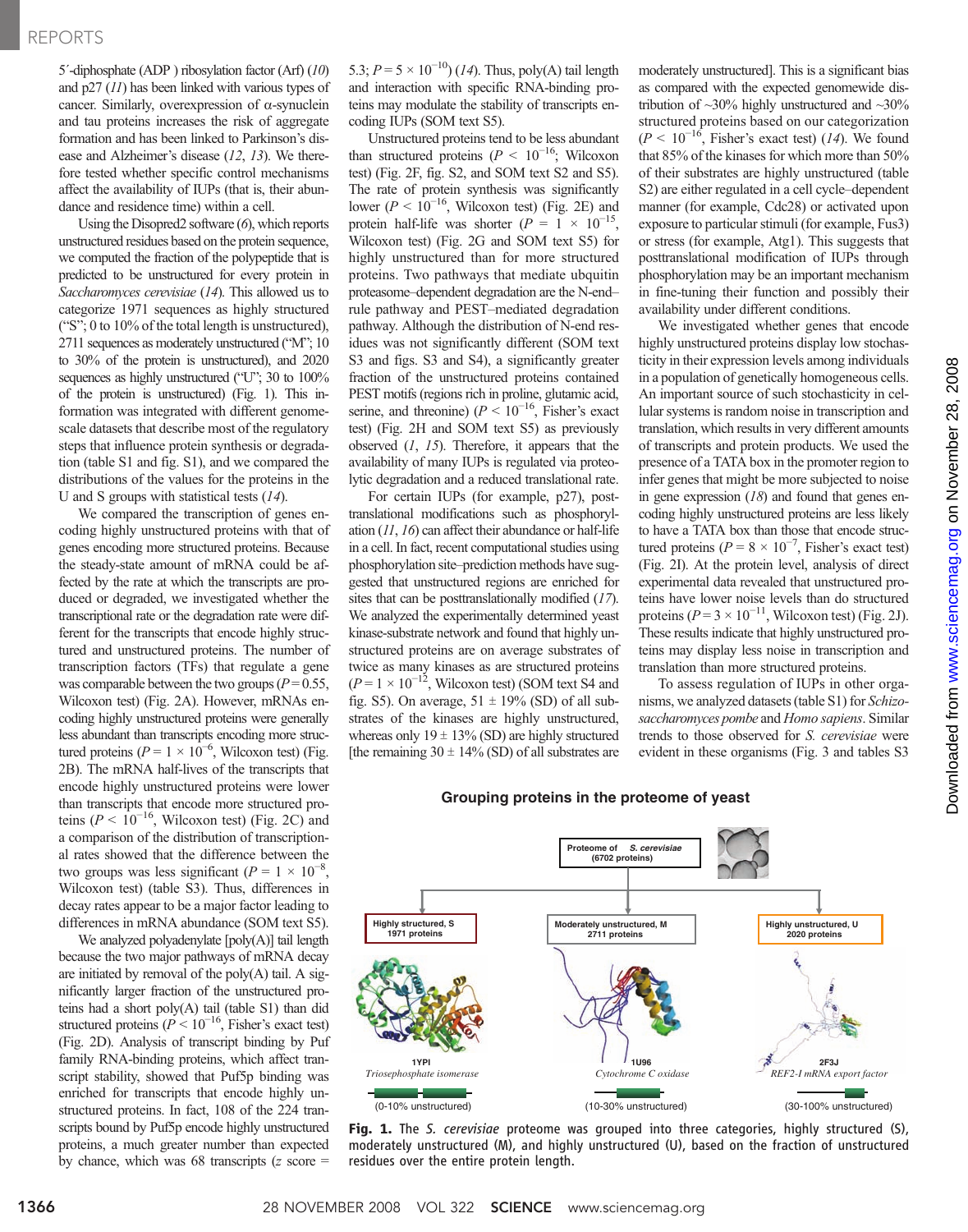and S4). Thus, both unicellular and multicellular organisms appear to regulate the availability of IUPs. The observed differences between structured and unstructured proteins were independent of the IUP prediction method used, protein length, localization within the major subcellular compartments, different grouping of proteins, or the number of interaction partners per protein (tables S6 to S11). Though the distributions of the values for the proteins in the structured and unstructured groups are broad and overlap, the differences reported here are consistently statistically significant with two independent statistical tests, the Wilcoxon rank-sum test and the Kolmogorov-Smirnov test (tables S3 to S5)  $(14)$ . Thus, the reported trends appear to be attributable to the intrinsically unstructured nature of the proteins. Of all the IUPs, those that contain polyglutamine

[poly(Q)] or polyasparagine [poly(N)] stretches seem to be more tightly controlled (table S3 and S4).

Proteins with unstructured regions predominantly have signaling or regulatory roles and are often reused in multiple pathways to produce different physiological outcomes (2, 6–8). Accordingly, increased abundance of IUPs can result in undesirable interactions (for example, titration of unrelated proteins by inappropriate interaction through exposed peptide motifs), thereby disturbing the fine balance of the signaling networks leading to dampened or inappropriate activities (19). Spatial and temporal segregation of signaling proteins as well as an increased signaling complexity may contribute to fidelity in regulation (SOM text S5 and fig. S6). In addition, tight regulation of signaling and regulatory IUPs could minimize the potentially harmful effects of ectopic

interactions and may provide robustness to signaling processes by ensuring that such proteins are present in appropriate amounts and time periods. Indeed, free IkB [an IUP that interacts with and inhibits the nuclear factor  $\kappa$ B (NF- $\kappa$ B) transcription factor] must be continuously degraded to allow for rapid and robust NF-kB activation and to make the pathway sensitive for a signaling input (20, 21). In contrast, stabilization of free IkB by removal of the PEST motif reduces NF-kB activation (20, 21). In mammalian cells exposed to mild endoplasmic reticulum stress, survival is favored as a direct consequence of the intrinsic instability of mRNAs and of proteins that drive apoptosis (such as Chop, an IUP) as compared with that of proteins that promote adaptation and cell longevity (for example, the chaperone protein BiP, a structured protein) (22).

#### A В **Transcriptional complexity**

### C **Transcript abundance** Transcript clearance<sup>+</sup>

### D Transcript degradation +

M

 $\mathbf{U}$